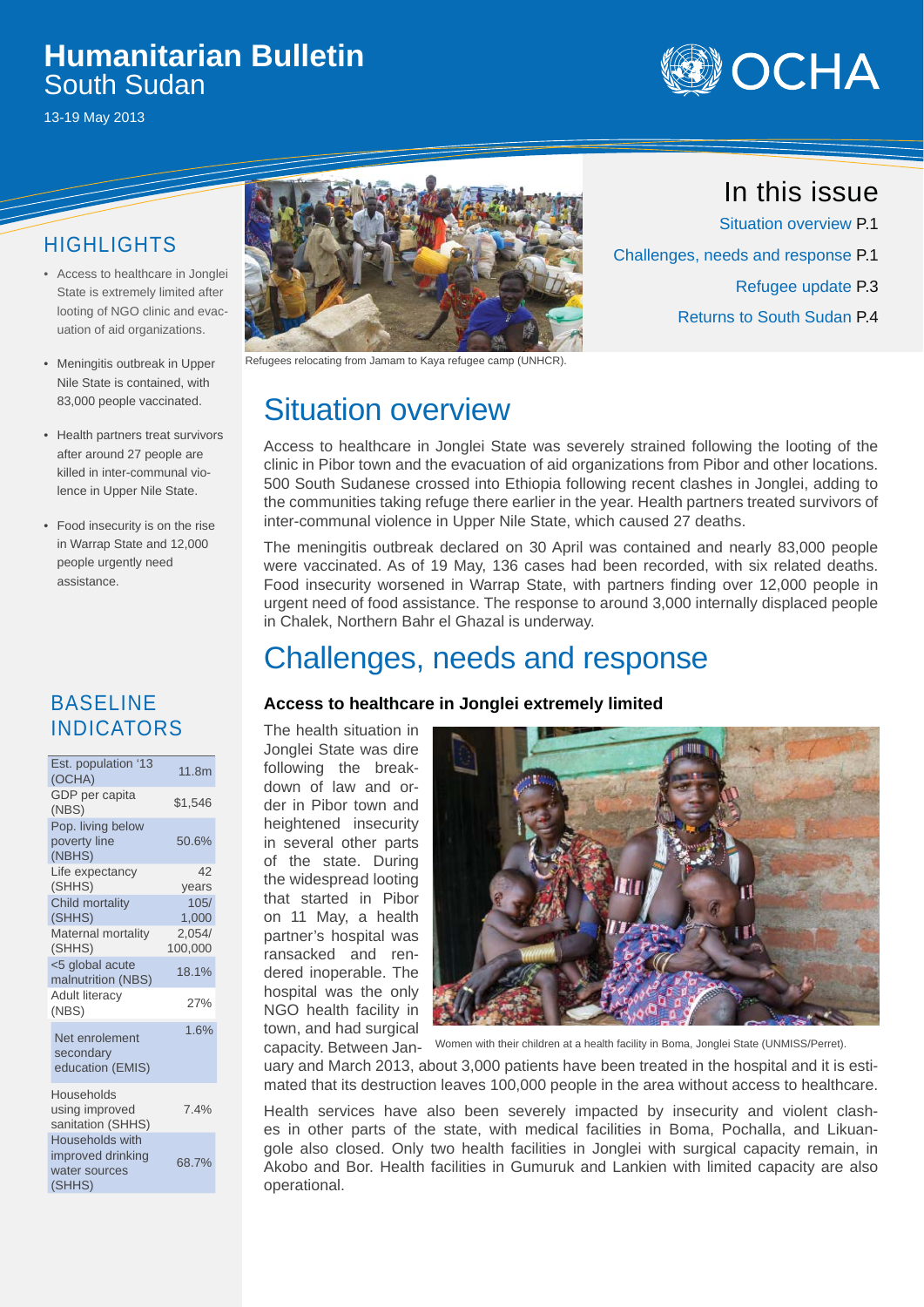## FIGURES 2013

| Violence-related<br>incidents       | 157    |
|-------------------------------------|--------|
| Number of newly<br>displaced people | 28.913 |

Source: OCHA based on reports from local authorities and assessment teams. Figures as of 15 May 2013.

## CLUSTERS

#### Lead/Co-lead organization

| Coordination<br>& common<br>services | <b>OCHA</b><br>NGO Sec.               |
|--------------------------------------|---------------------------------------|
| Education                            | <b>UNICEF</b><br>Save the<br>Children |
| Emergency<br>telecomms               | <b>WFP</b>                            |
| Food security<br>& livelihoods       | <b>FAO/WFP</b><br>VSF-B               |
| Health                               | <b>WHO</b><br><b>IMC</b>              |
| Logistics                            | <b>WFP</b>                            |
| Mine action                          | <b>UNMAS</b><br>Handicap<br>Intl      |
| Multi-sector                         | <b>UNHCR</b><br><b>IOM</b>            |
| Nutrition                            | <b>UNICEF</b><br><b>ACF</b>           |
| Protection                           | <b>UNHCR</b><br><b>NRC</b>            |
| Shelter and<br><b>NFIs</b>           | <b>IOM</b><br><b>WVI</b>              |
| Water, sanita-<br>tion & hygiene     | <b>UNICEF</b><br>Medair               |

### Consolidated Appeal FUNDING



519 million received (US\$)

45% funded

Source: Financial Tracking Service, as of 20 May 2013.

Health partners are providing services to displaced communities in Jonglei in areas where they have access, and are monitoring the security situation closely to assess the possibility to return to evacuated locations.

#### **Displaced Jonglei communities seek refuge in Ethiopia**

Following recent insecurity in Jonglei, civilians have sought refuge in Ethiopia. The UN refugee agency reported that some 500 people crossed the border from Boma payam in southern Pibor County into Demma Woreda in Ethiopia at Raat.

In addition to this latest group of refugees, a verification exercise carried out in late February found that some 16,000 South Sudanese fled from Akobo County into Wanthowa Woreda in Ethiopia after inter-communal clashes early that month. Since then, there have been unconfirmed reports of several thousand additional arrivals. Partners in Ethiopia are looking to verify these numbers when security conditions allow.

#### **Health partners assist survivors of violence in Upper Nile**

Some 27 people were killed in a cattle raid in Ulang County, Upper Nile State on 18 May, according to reports from local authorities and health partners. Another 19 people were injured and have received emergency health care in Nassir.

The majority of the injured were women and children, who had sustained gunshot wounds during the attack. An assessment of humanitarian needs and eventual displacement following the event is planned for 20 May.



Approximate location of 18 May cattle raid (Source: OCHA).

#### **Violent incidents 2010-2013**



### **12,000 people urgently need food aid in Warrap State**

An inter-agency assessment in Tonj North County, Warrap State found over 12,000 people in urgent need of food assistance. Partners have agreed to expedite existing plans of a general food distribution in the area, targeting around 3,700 people. The remaining 8,600 people will receive assistance in the form of Food for Assets, also as previously planned. This support will continue until the next harvest in September 2013. Additional nutrition assistance may also be needed to prevent malnutrition among young children.

Local authorities and community members reported that residents in all five payams of Tonj North have suffered from cattle raids since the beginning of the year, compromising their food security and resilience to shocks. Displacement, trade disruptions, lack of food in the market and high prices of food were also cited as reasons for the worsening situation.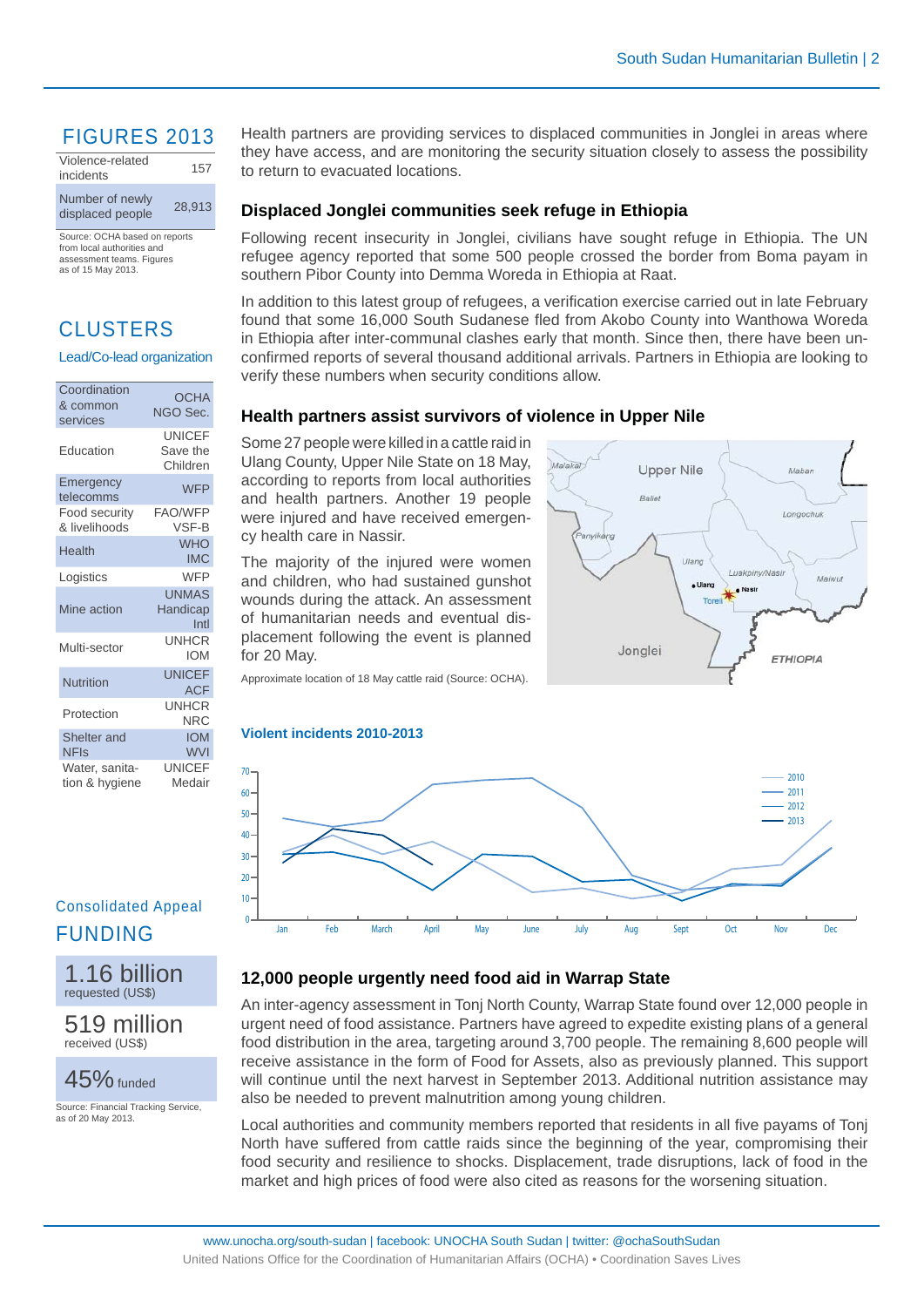#### REFUGEES Numbers in Upper Nile

| Doro               | 45.466  |
|--------------------|---------|
| Gendrassa          | 16,435  |
| Jamam              | 11,921  |
| Kaya               | 5,073   |
| <b>Yusuf Batil</b> | 37,819  |
| Total              | 116,714 |
| Numbers in Unity   |         |
| <b>Nyeel</b>       | 962     |
| Ajoung Thok        | 844     |

UNHCR figures as of 19 May 2013.

Yida 70,608 **Total 72,414**

#### **Meningitis outbreak contained with vaccination campaign underway**

The meningitis outbreak declared by the Ministry of Health on 30 April in Upper Nile State was contained during the reporting period. A mass vaccination campaign targeting over 150,000 people started on 15 May and reached nearly 83,000 people in the first five days.

As of 19 May, 136 cases had been recorded with six related deaths. All of the confirmed cases were recorded in Malakal County.



Figures as of 19 May 2013 (Source: WHO).

*Partners are responding to displaced people in Chalek; gap remains in sanitation and hygiene promotion.*

*Assistance to displaced communities in Firka has concluded, with vulnerable people receiving food aid and farming supplies.* 

*Pariang camp in Upper Nile has been closed, with remaining residents moved to Ajoung Thok.*

#### **Response to displaced people in Northern Bahr el Ghazal underway**

The humanitarian response to the over 3,000 internally displaced people who arrived in Chalek, Northern Bahr el Ghazal State in late April 2013 is progressing well. Partners have largely met identified needs for food, healthcare, household items, water and sanitation and nutrition assistance. Gaps remain for sanitary facilities and hygiene promotion. As of mid-May, a partner has been mobilised for water and sanitation activities, while a partner is still needed for hygiene promotion.

Reports of additional arrivals have continued to come in since the last inter-agency assessment in the area at the end of April. Humanitarian agencies are planning further assessments of and assistance to the new arrivals. In general, when verifying the number of displaced, partners found a need for stronger tracking mechanisms to accurately capture displacement and avoid conflation of numbers of displaced and members of host communities. Aid organizations are working with local authorities to address this gap.

#### **Displaced in Western Bahr el Ghazal receive assistance**

The response to the needs of nearly 3,000 displaced people in Firka, Western Bahr el Ghazal has concluded. The displaced received three months' food rations and household items along with seeds and tools to support farming. Three new boreholes were also drilled in the community. Partners have noted that access to education and healthcare remains a major gap for the community in Firka and almost all the other payams north of Raja town.

# Refugee update

#### **Pariang refugee settlement closed as move to Ajoung Thok continues**

The relocation of refugees to Ajuong Thok has begun to pick up pace, with increasing numbers of women and children moving to the new site. 884 refugees were registered in Ajuong Thok as of 18 May. The South Sudan Commission for Refugee Affairs (SSCRA) has played an important role in sensitizing refugees in Yida and promoting the move to a new site in a safer location, by engaging refugee representatives and community leaders.

Pariang camp was officially closed on 15 May. 235 remaining students were moved over to Ajuong Thok. Other students had left previously to join their families in Yida as schools